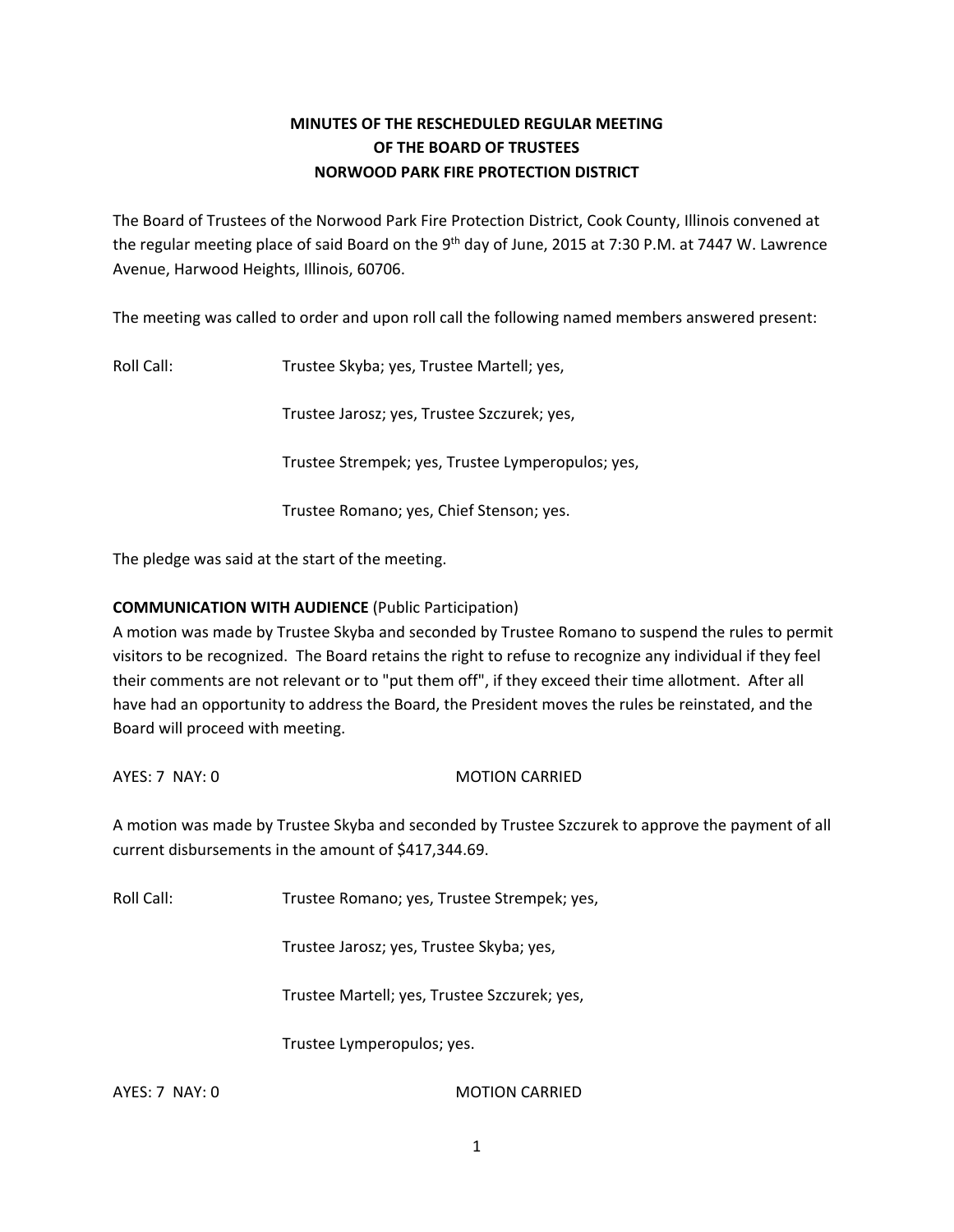Motion by Trustee Jarosz and seconded by Trustee Lymperopulos to approve the minutes of the Regular meeting held on May 11<sup>th</sup>, 2015.

| Trustee Lymperopulos; yes, Trustee Szczurek; yes, |                  |
|---------------------------------------------------|------------------|
| Trustee Martell; yes, Trustee Romano; yes,        |                  |
| Trustee Strempek; yes, Trustee Jarosz; yes,       |                  |
| Trustee Skyba; yes.                               |                  |
| <b>MOTION CARRIED</b>                             |                  |
|                                                   | $AYES: 7$ NAY: 0 |

Motion by Trustee Skyba and seconded by Trustee Strempek to approve the minutes of the Closed Session meeting held on May 11<sup>th</sup>, 2015.

Roll Call: Trustee Skyba; yes, Trustee Martell; yes,

Trustee Jarosz; yes, Trustee Strempek; yes,

Trustee Szczurek; yes, Trustee Lymperopulos; yes,

Trustee Romano; yes.

AYES: 7 NAY: 0 MOTION CARRIED

### **TREASURER'S REPORT**

Schedule of Assets (Arising from Cash Transactions) April 30th, 2015

Assets

| Checking and money market accounts (interest rate-APY):     |              |
|-------------------------------------------------------------|--------------|
| Plaza Bank checking #4303503 (0.046%)                       | \$4,490.96   |
| Plaza Bank money market #4303498 (0.295%)                   | 776,672.78   |
| Plaza Bank ambulance billing money market #4304492 (0.295%) | 603,793.81   |
| Plaza Bank-Medical #1003102                                 | (878.56)     |
| Total checking and money market accounts                    | 1,384,078.99 |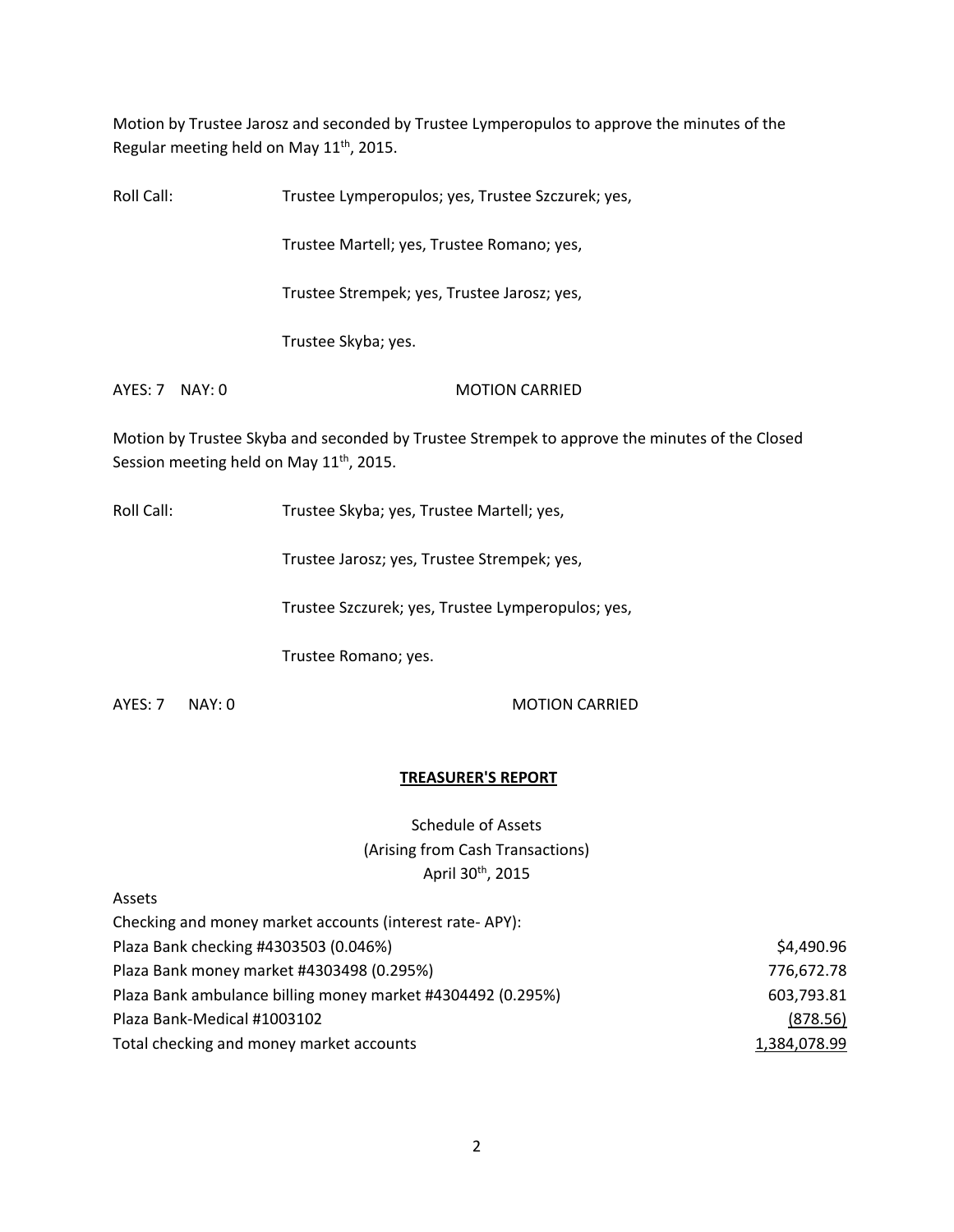| Certificates of deposit (interest rate and maturity):    |                |
|----------------------------------------------------------|----------------|
| Plaza Bank (0.65%, 03/02/16)                             | 627,042.93     |
| Belmont Bank and Trust (1.00% 08/23/16)                  | 547,392.51     |
| Belmont Bank (1.00% 08/05/16)                            | 126,016.55     |
| Plaza Bank (0.65% 03/18/16)                              | 425,679.62     |
| Belmont Bank (1.00% 08/21/16)                            | 523,330.78     |
| Belmont Bank (.996% 07/19/16)                            | 369,756.55     |
| Total certificates of deposit                            | 2,619,218.94   |
| Total checking, money market and certificates of deposit | \$4.003.297.93 |

Motion by Trustee Skyba, seconded by Trustee Romano to approve the Treasurer's report as presented from the Financial Statement for May 2015**.** 

Roll Call: Trustee Skyba; yes, Trustee Romano; yes, Trustee Strempek; yes, Trustee Jarosz; yes, Trustee Lymperopulos; yes, Trustee Szczurek; yes, Trustee Martell; yes . AYES: 7 NAY: 0 MOTION CARRIED

**Chiefs Report:** 

All Trustees received a copy of the alarm report.

All Trustees received a copy of the inspection report along with the list of completed inspections for this month.

The new ambulance will be here tomorrow; they will deliver the new one and take the trade in with them. We will then start to mount equipment and stock the Ambulance. We will need to have IDPH and Lutheran General come out to inspect before we put it in service. We are hoping for next Friday June 19<sup>th</sup>.

Trustee Kolaski has signed up for the IAFPD conference where he will take the 3 Advanced Trustee Training courses. The conference is in Peoria from June 25<sup>th</sup> through the 27<sup>th</sup>.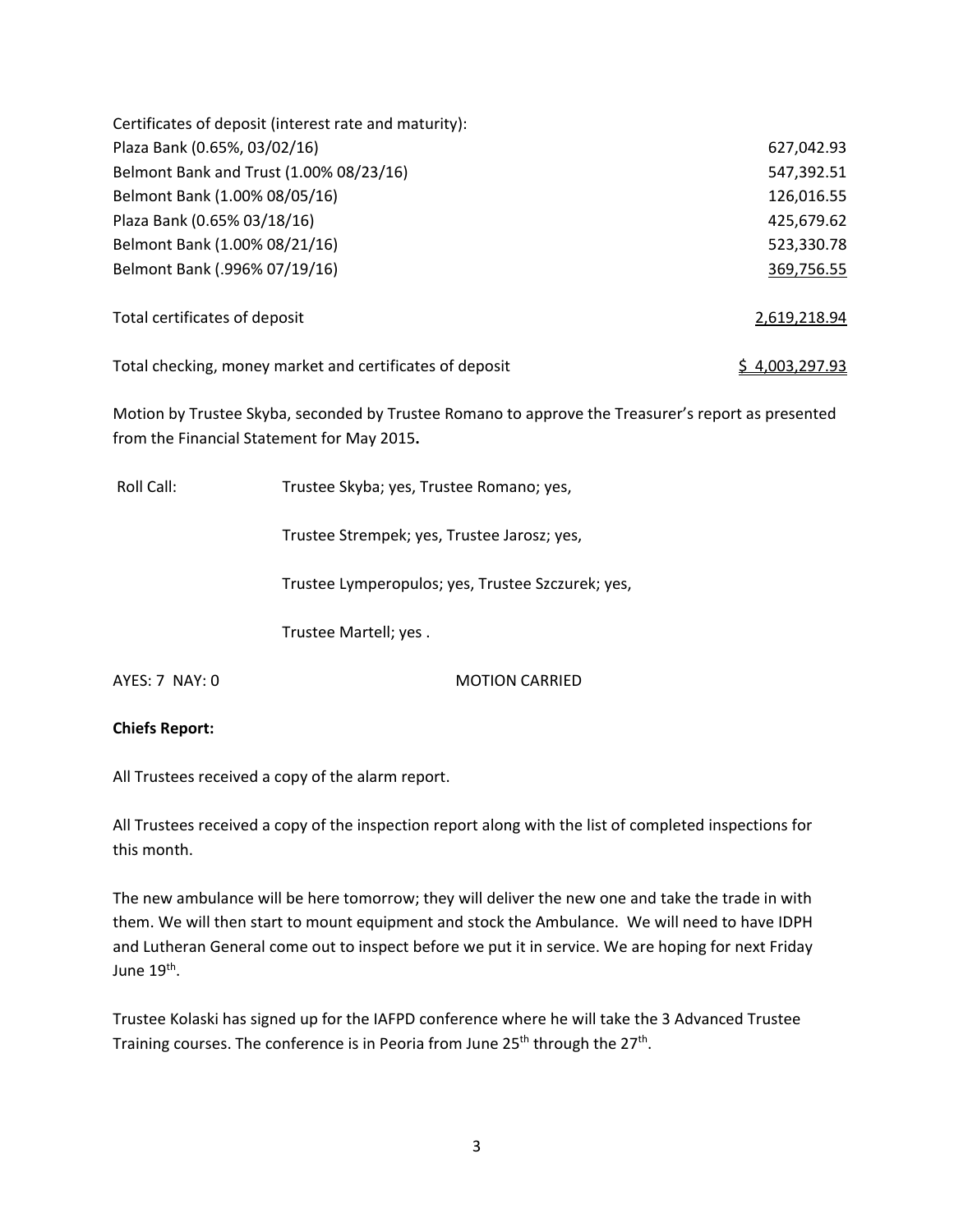Last month we approved the repair of overhead door #6. They needed to order two panels to paint and replace. When they came out to install they said the remaining panels on the door were now damaged and we need to replace all of them. Since we are replacing all the panels we would go with better cheaper lightweight panels. The panels that they painted will not need to be spares for our other rear door.

The Commissioners met last week and secured a date with I/O Solutions for the Lieutenants exam and the entry level exam. The Lieutenant written exam will be December 2<sup>nd</sup> and the entry level will be January 9<sup>th</sup>.

The new Collective Bargaining Agreement is on the agenda for approval. Everybody received a redline copy over a week ago and an updated redline copy Friday. We have worked with Shawn and the Union and their attorney to get this completed. Once approved and signed I will have bounded copies made and distribute to everybody.

The tentative budget is on the agenda. We put together a two column budget and appropriation for the first time. Shawn has been on us for the last couple years to use this format. He has reviewed the document and approves. The Finance Committee met and reviewed the document and made some minor changes and approves. Once we get the yearend numbers we will plug them in for the final budget in August.

We will start looking for a quote on repairing the roof on the addition; we hope to have it replaced by the end of the summer.

Motion by Trustee Martell and seconded by Trustee Jarosz to accept the Chief's Report for May 2015 as presented.

AYES: 7 NAY: 0 MOTION CARRIED

### **President Report:**

Nothing to report at this time.

### **Committee Reports:**

Finance Committee- Trustee Martell stated they had a meeting to review the budget and other items. They feel confident this is a solid budget.

Building and Equipment Committee- Chairman Szczurek stated there is nothing to report at this time.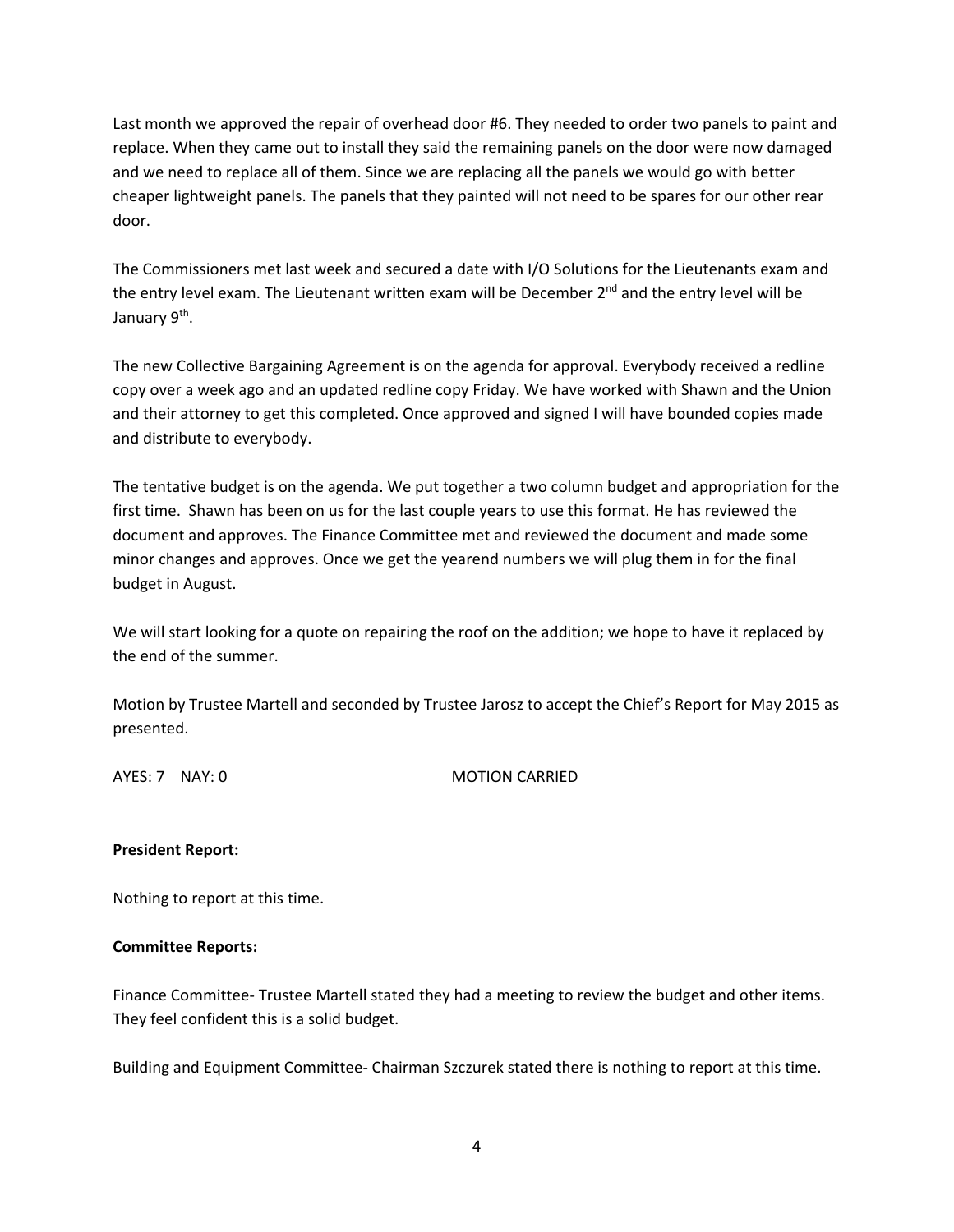Technology and PR Media Committee- Chairman Strempek stated there is nothing to report at this time.

Policy Committee- Trustee Skyba stated they will work on the Rules and Regulations once the contract is signed.

Pension Fund- Trustee Martell stated there is nothing to report at this time.

Trustee Strempek thanked Trustee Szczurek for all his years on the board, how he was a calming voice and appreciated his years of service.

Trustee Szczurek thanked everyone for the experience and for being able to represent the best in the business.

Motion by Trustee Skyba and seconded by Trustee Strempek to adjourn sine die.

Roll Call: Trustee Skyba; yes, Trustee Martell; yes,

Trustee Szczurek; yes, Trustee Jarosz; yes,

Trustee Strempek; yes, Trustee Lymperopulos; yes,

Trustee Romano; yes .

### AYES: 7 NAY: 0 MOTION CARRIED

Swearing in of Trustee Jerome Kolaski, Leonard Romano and Wayne Jarosz.

Recess at 7:39 pm

Returned from Recess at 7:43 pm

New Board Roll Call:

Trustee Skyba; yes, Trustee Martell; yes,

Trustee Jarosz; yes, Trustee Strempek; yes,

Trustee Lymperopulos; yes, Trustee Romano; yes,

Trustee Kolaski; yes.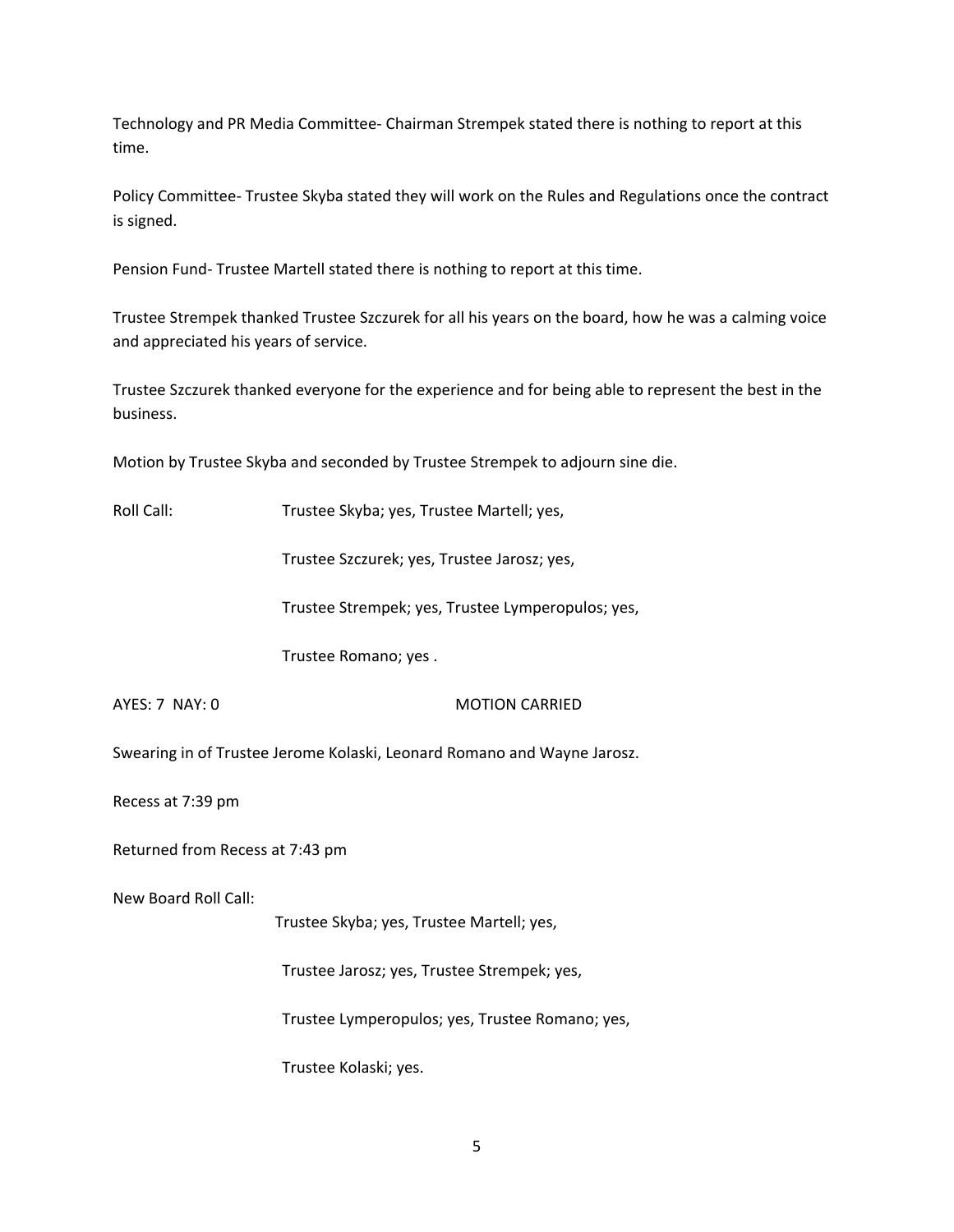Election of Officers:

Nominations for President of the Board of Trustees:

Motion by Trustee Lymperopulos and seconded by Trustee Romano to elect Trustee Martell as President of the Norwood Park Fire Protection District Board of Trustees for a two year term.

Roll Call: Trustee Skyba; yes, Trustee Jarosz; yes,

Trustee Lymperopulos; yes, Trustee Kolaski; yes,

Trustee Romano; yes, Trustee Strempek; yes,

Trustee Martell; yes.

AYES: 7 NAY: 0 MOTION CARRIED

Nominations for Secretary of the Board of Trustees:

Motion by Trustee Martell and seconded by Trustee Kolaski to elect Trustee Skyba as Secretary of the Norwood Park Fire Protection District Board of Trustees for a two year term.

Roll Call: Trustee Kolaski; yes, Trustee Romano; yes,

Trustee Lymperopulos; yes, Trustee Strempek; yes,

Trustee Jarosz; yes, Trustee Martell; yes,

Trustee Skyba; yes.

AYES: 7 NAY: 0 MOTION CARRIED

Nominations for Treasurer of the Board of Trustees:

Motion by Trustee Skyba and seconded by Trustee Jarosz to elect Trustee Romano as Treasurer of the Norwood Park Fire Protection District Board of Trustees for a two year term.

Roll Call: Trustee Skyba; yes, Trustee Jarosz; yes,

Trustee Martell; yes, Trustee Strempek; yes,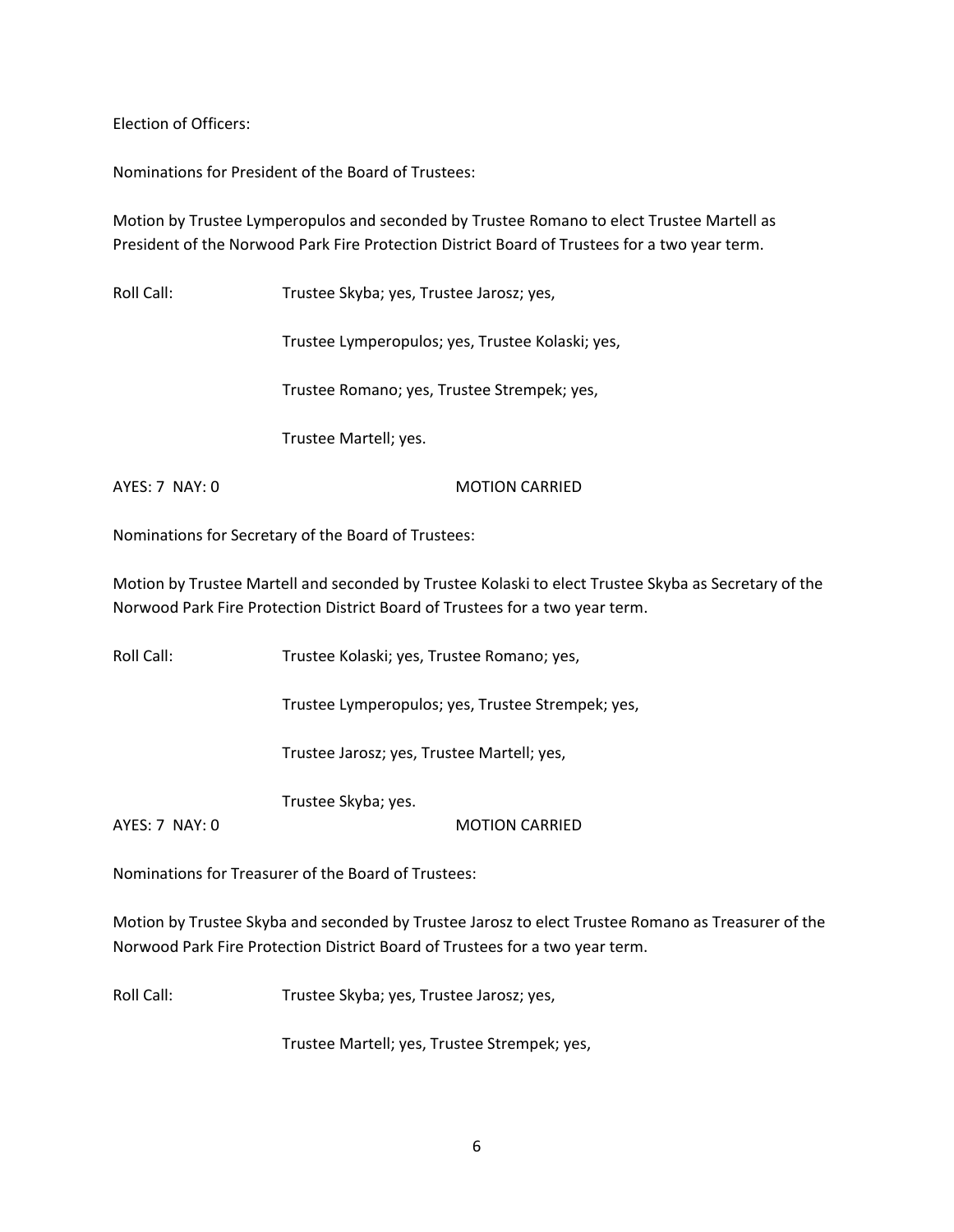Trustee Lymperopulos; yes, Trustee Romano; yes,

Trustee Kolaski; yes.

AYES: 7 NAY: 0 MOTION CARRIED

Motion by Trustee Jarosz and seconded by Trustee Lymperopulos to adopt and approve Resolution #15-2, a Resolution confirming and declaring the election of District President Robert Martell, Secretary Andrew Skyba and Treasurer Leonard Romano for the two year term, commencing June 9<sup>th</sup>, 2015.

Roll Call: Trustee Skyba; yes, Trustee Martell; yes,

Trustee Jarosz; yes, Trustee Strempek; yes,

Trustee Lymperopulos; yes, Trustee Romano; yes,

Trustee Kolaski; yes.

AYES: 7 NAY: 0 MOTION CARRIED

Appointment of Committees:

Trustee Martell Trustee Kolaski Trustee Strempek Trustee Jarosz

Trustee Kolaski-Co- Chair Trustee Strempek- Chair Trustee Skyba- Co-Chair Trustee Kolaski Trustee Lymperopulos **Trustee Skyba** 

**Strategic Planning Capital Human Capital** Trustee Martell- Chair Trustee Skyba- Chair Trustee Jarosz **Trustee Romano** 

**Community Relations**

Trustee Jarosz- Chair Trustee Strempek Trustee Martell

**Finance Committee Committee Building & Equipment Committee** Trustee Romano- Chair Trustee Lymperopulos- Chair

**Policy Committee <b>Information Technology** 

Trustee Romano Trustee Lymperopulos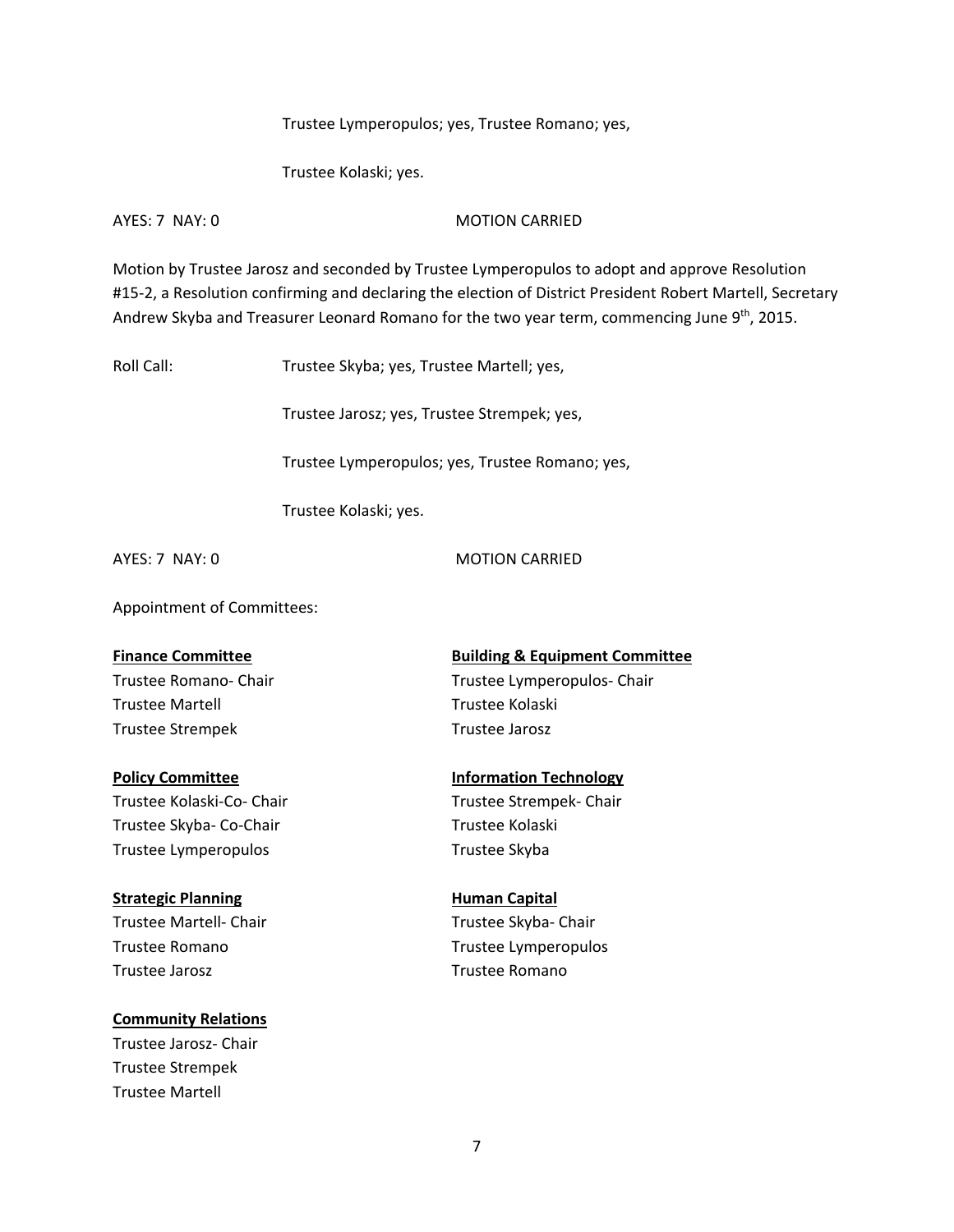Motion by Trustee Strempek and seconded by Trustee Lymperopulos to approve the committee appointments as presented by the President.

Trustee Martell explained the committees and that there will be an ad hoc committee for the 75<sup>th</sup> anniversary celebration.

| Roll Call:       | Trustee Skyba; yes, Trustee Jarosz; yes,         |
|------------------|--------------------------------------------------|
|                  | Trustee Lymperopulos; yes, Trustee Kolaski; yes, |
|                  | Trustee Romano; yes, Trustee Strempek; yes,      |
|                  | Trustee Martell; yes.                            |
| $AYFS: 7$ NAY: 0 | <b>MOTION CARRIED</b>                            |

Motion by Trustee Skyba and seconded by Trustee Jarosz to elect Trustee Romano and Trustee Martell as Pension Board members for a two year term.

| Roll Call:           | Trustee Skyba; yes, Trustee Jarosz; yes,        |
|----------------------|-------------------------------------------------|
|                      | Trustee Martell; yes, Trustee Strempek; yes,    |
|                      | Trustee Romano; yes, Trustee Lymperopulos; yes, |
|                      | Trustee Kolaski; yes.                           |
| AYES: 7 NAY: 0       | <b>MOTION CARRIED</b>                           |
| <b>Old Business:</b> |                                                 |
| None.                |                                                 |
| <b>New Business:</b> |                                                 |

Motion by Trustee Romano and Trustee Strempek to adopt and approve Ordinance #15-1, the Norwood Park Fire Protection District Tentative Budget and Appropriation for fiscal year 2015-2016.

Roll Call: Trustee Romano; yes, Trustee Strempek; yes,

Trustee Martell; yes, Trustee Kolaski; yes,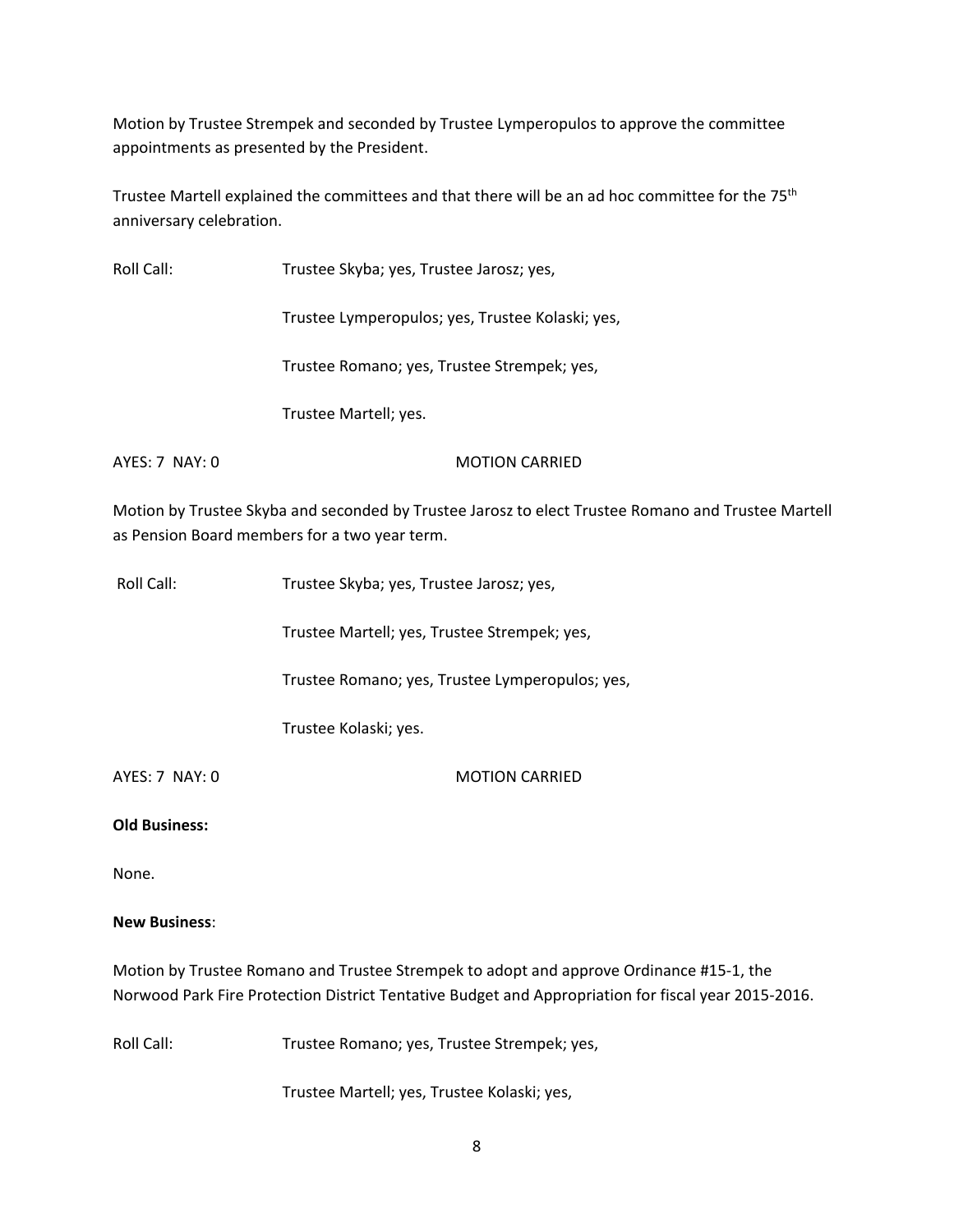Trustee Lymperopulos; yes, Trustee Jarosz; yes,

Trustee Skyba; yes.

AYES: 7 NAY: 0 MOTION CARRIED

Motion by Trustee Skyba and seconded by Trustee Jarosz to approve Resolution #15-3, A Resolution for payments of Prevailing wages for the Norwood Park Fire Protection District, Cook County, Illinois.

Roll Call: Trustee Skyba; yes, Trustee Jarosz; yes,

Trustee Martell; yes, Trustee Strempek; yes,

Trustee Lymperopulos; yes, Trustee Kolaski; yes,

Trustee Romano; yes.

AYES: 7 NAY: 0 MOTION CARRIED

Motion by Trustee Romano and seconded by Trustee Martell to accept the Audit proposal from Knutte and Associates for fiscal year ending June 30, 2015 at a total cost of \$11,250 (\$7,750 for the District Audit and \$3,500 for the Pension Fund Audit), for fiscal year ending June 30, 2016 at a total cost of \$11,500 (\$8,000 for the District Audit and \$3,500 for the Pension Fund Audit), for fiscal year ending June 30, 2017 at a total cost of \$11,750 (\$8,250 for the District Audit and \$3,500 for the Pension Fund Audit).

Trustee Martell stated the District has been and will continue to pay for the pension's audit. It is an expense that goes towards the contributions we pay.

Roll Call: Trustee Skyba; yes, Trustee Martell; yes,

Trustee Jarosz; yes, Trustee Strempek; yes,

Trustee Romano; yes, Trustee Lymperopulos; yes,

Trustee Kolaski; yes.

AYES: 7 NAY: 0 MOTION CARRIED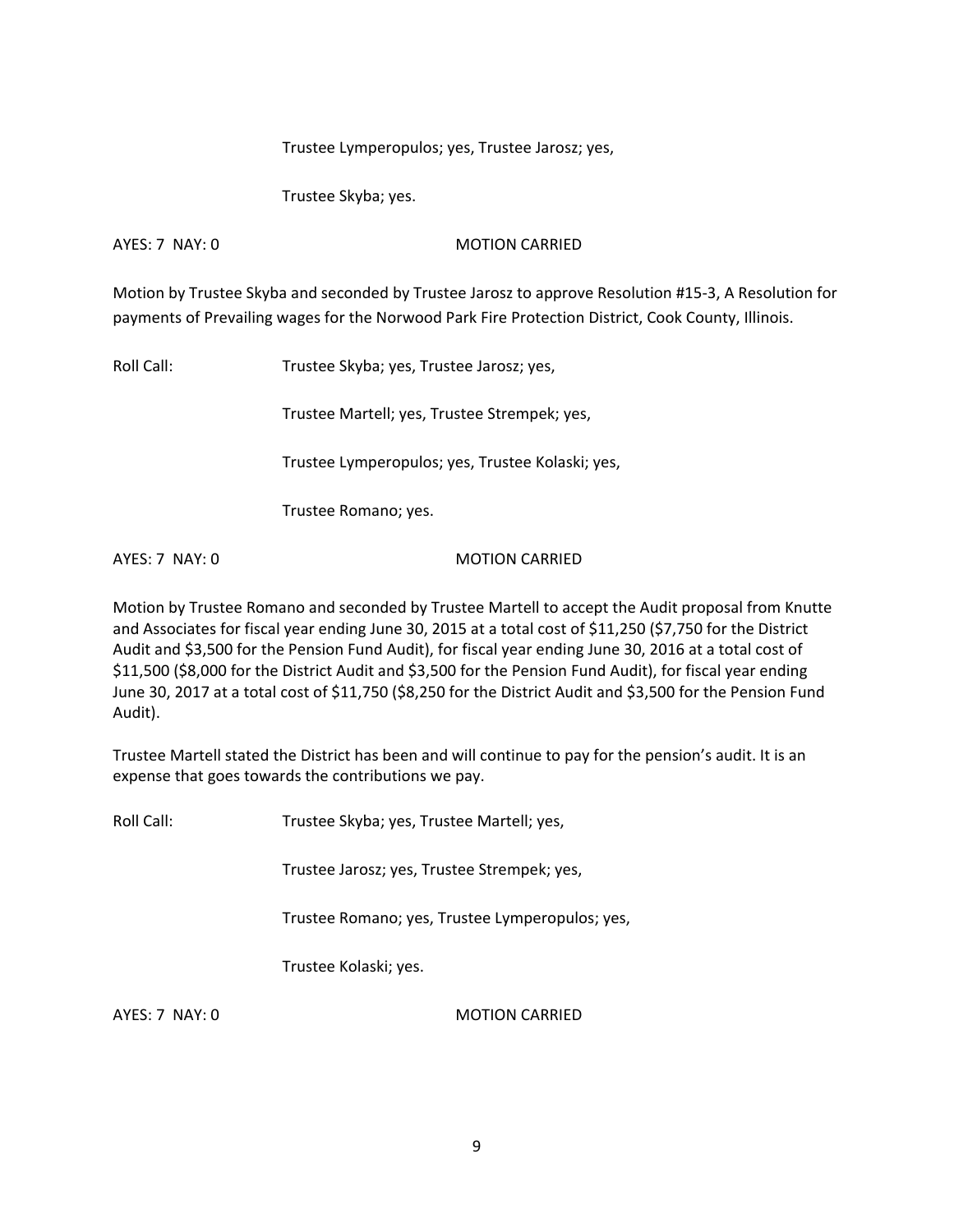Motion by Trustee Strempek and seconded by Trustee Skyba to approve the transfer of the following:

\$36,000 from Corporate Payroll-Salaries and move to Corporate Administrative Salaries.

\$24,000 from Ambulance Payroll- Salaries and move to Ambulance Administrative Salaries.

\$18,000 from Corporate Group Medical/Dental and move to Corporate Payroll- Overtime.

\$12,000 from Ambulance Group Medical/Dental and move to Ambulance Payroll- Overtime.

\$10,000 from Ambulance Payroll-Paramedic Services of Illinois and move to Ambulance Training and Meeting.

Trustee Martell explained that certain line items were going to be over on the appropriations, we are able to transfer 10% from another line item to cover that.

Roll Call: Trustee Skyba; yes, Trustee Jarosz; yes,

Trustee Strempek; yes, Trustee Martell; yes,

Trustee Lymperopulos; yes, Trustee Kolaski; yes,

Trustee Romano; yes.

AYES: 7 NAY: 0 MOTION CARRIED

Motion by Trustee Skyba and seconded by Trustee Romano to go into Closed Session to discuss Collective negotiating matters between the public body and its employees (5 ILCS 120/2(c)(2)), The appointment, employment, compensation, discipline, performance, or dismissal of specific employee (5 ILCS 120/2(c)(1).

Roll Call: Trustee Skyba; yes, Trustee Romano; yes,

Trustee Martell; yes, Trustee Jarosz; yes,

Trustee Strempek; yes, Trustee Lymperopulos; yes,

Trustee Kolaski; yes.

AYES: 7 NAY: 0 MOTION CARRIED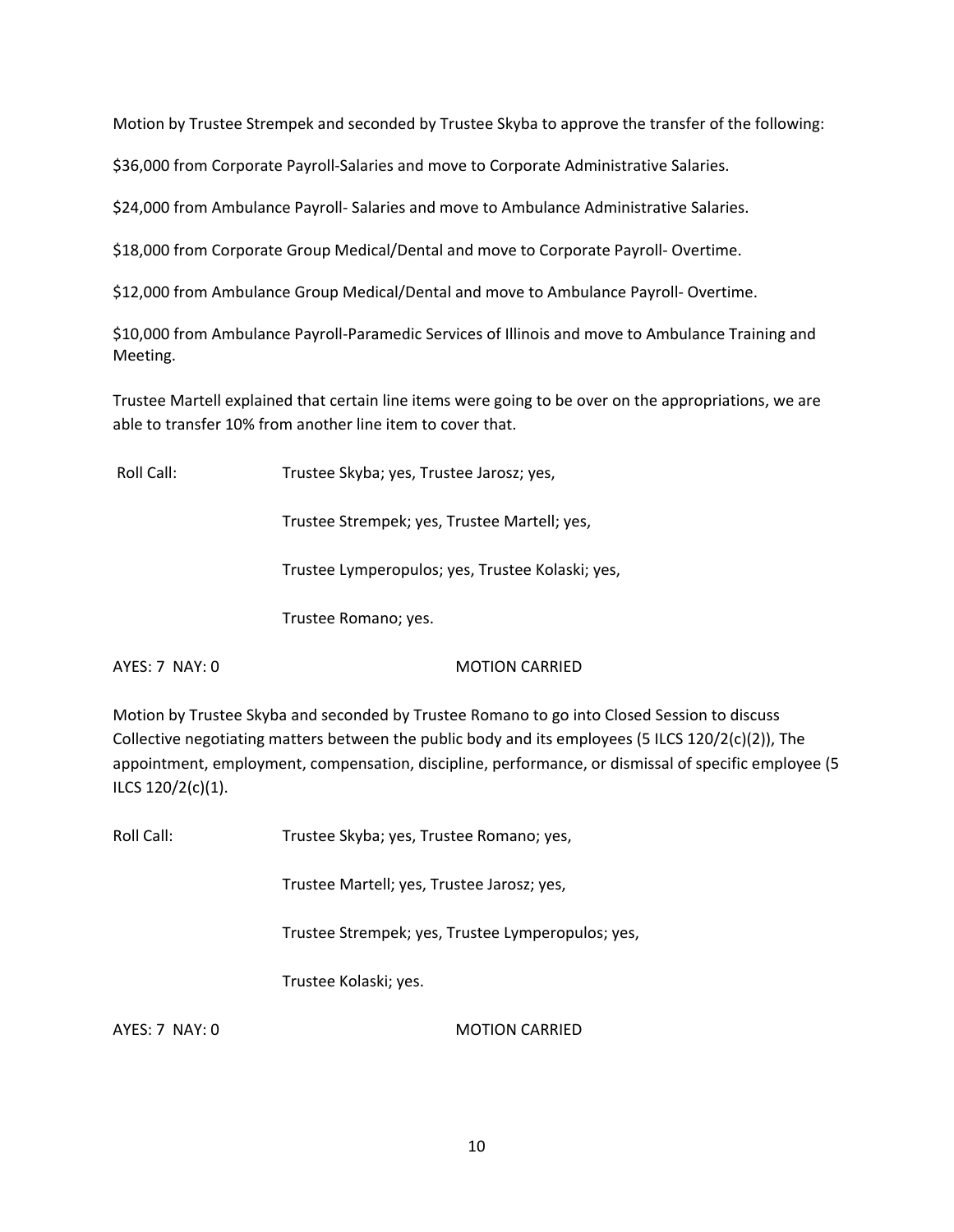Went into Closed Session at 8:10 PM

Returned from Closed Session at 9:22 PM. No votes taken. All Trustees present.

Motion by Trustee Martell and seconded by Trustee Skyba to approve the contract with the Norwood Park Firemen's Association from July 1, 2015 through June 30, 2018.

Roll Call: Trustee Skyba; yes, Trustee Martell; yes,

Trustee Jarosz; yes, Trustee Strempek; yes,

Trustee Lymperopulos; yes, Trustee Romano; yes,

Trustee Kolaski; yes.

AYES: 7 NAY: 0 MOTION CARRIED

Motion by Trustee Lymperopulos and seconded by Trustee Jarosz to approve the contract for Chief Kevin Stenson from July 1, 2015 through June 30, 2017.

Trustee Jarosz; yes, Trustee Strempek; yes,

Trustee Lymperopulos; yes, Trustee Romano; yes,

Trustee Kolaski; yes.

AYES: 7 NAY: 0 MOTION CARRIED

Motion by Trustee Martell and seconded by Trustee Strempek to approve Resolution #15-4, as amended in Closed Session, A Resolution Relating to the terms of employment for the position of Administrative Assistant to the Chief of the Norwood Park Fire Protection District.

Roll Call: Trustee Skyba; yes, Trustee Martell; yes,

Trustee Jarosz; yes, Trustee Lymperopulos; yes,

Trustee Kolaski; yes, Trustee Strempek; yes,

Trustee Romano; yes.